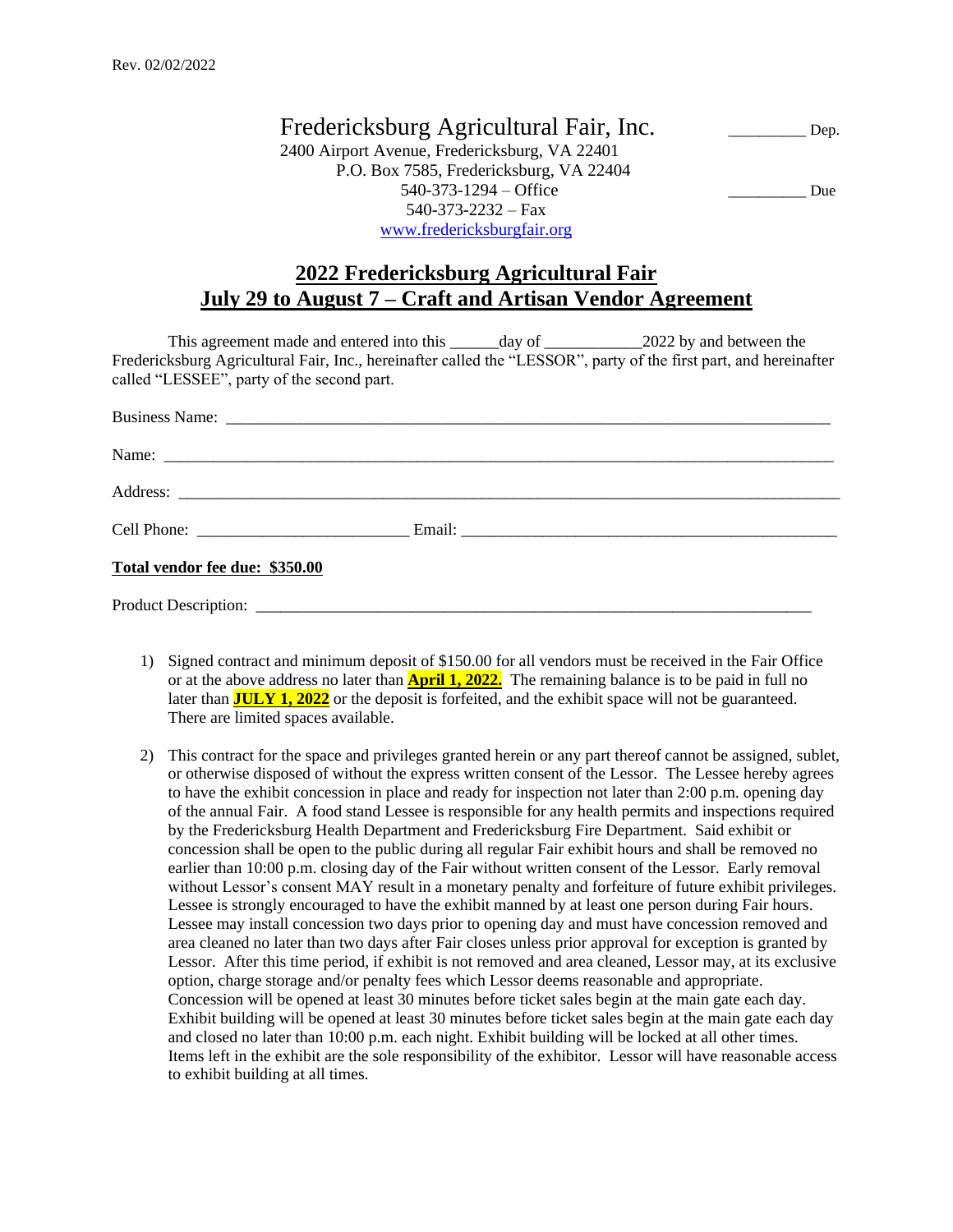- 3) The Lessee agrees to hold harmless the Lessor from any and all legal claims or suits by reason of injury or damage to the persons or personal property of Lessee's employees or associates of Lessee while on the fairgrounds. Lessee further agrees to hold harmless the Lessor from any and all legal claims or suits by reason of injury or damage to the persons or personal property of others caused by Lessee, its agents or assigns. Lessee shall be required and shall be solely responsible to provide a liability insurance policy for a minimum of One Hundred Thousand Dollars (\$100,000.00) and worker's compensation insurance required by Lessee's specific activities. If Lessee is selling any food products, then the liability policy minimum shall be One Million Dollars (\$1,000,000.00). The liability policy shall show the Fredericksburg Agricultural Fair, Inc. as an additional insured, and a copy of the certificate of insurability shall be provided to Lessor at least thirty (30) business days before opening of the Fair.
- 4) It is further mutually understood and agreed by all parties to this agreement that in addition to the express terms and conditions herein stated, the Lessee shall be bound by all the rules, regulations and requirements of the Fredericksburg Agricultural Fair, Inc. as published in its catalog or premium list, which are hereby made an integral part of this contract as set forth at length herein.
- 5) Upon payment of all lease fees, the Lessee shall be entitled to two (2) fair gate passes and one (1) vendor parking space. Additional fair gate passes are \$5.00 each. Passes are good only for admission to the fairgrounds. Ride passes must be purchased for an additional fee. No personal checks will be accepted later than 30 calendar days prior to the Fair opening day. During this period, any payments may be made in cash, certified funds or by money order.
- 6) This agreement must be approved and signed by the Fair Manager to confirm the reservation of a specific location or space. The Fair Manager will resolve conflicts regarding specific space reservations after conferring with the commercial space supervisor, and his decision shall be final.
- 7) The parties to this AGREEMENT agree mutually that it shall be binding upon them, and that this AGREEMENT, unless amended in writing, contains the final and entire AGREEMENT between the parties hereto, and they shall not be bound by any terms, conditions, oral statements, or representations not contained herein.
- 8) Fredericksburg Agricultural Fair, Inc. has the right to refuse any and all vendors.

| Signed and agreed to this | day of | . 2022. |
|---------------------------|--------|---------|
|                           |        |         |

Lessee Printed Name:

Lessee Signature: \_\_\_\_\_\_\_\_\_\_\_\_\_\_\_\_\_\_\_\_\_\_\_\_\_\_\_\_\_\_\_\_\_\_\_\_\_\_\_\_\_\_\_\_\_\_\_\_\_\_\_\_\_\_\_\_\_\_\_\_\_\_

Date: \_\_\_\_\_\_\_\_\_\_\_\_\_\_\_\_\_\_\_\_\_\_ Phone: \_\_\_\_\_\_\_\_\_\_\_\_\_\_\_\_\_\_\_\_\_\_\_\_\_\_\_\_\_\_\_\_\_\_\_\_\_\_\_\_\_\_

**Lessor/FAF Inc. Printed Name: \_\_\_\_\_\_\_\_\_\_\_\_\_\_\_\_\_\_\_\_\_\_\_\_\_\_\_\_\_\_\_\_\_\_\_\_\_\_\_\_\_\_\_\_\_\_\_**

Lessor/FAF Inc. Signature: \_\_\_\_\_\_\_\_\_\_\_\_\_\_\_\_\_\_\_\_\_\_\_\_\_\_\_\_\_\_\_\_\_\_\_\_\_\_\_\_\_\_\_\_\_\_\_\_\_\_\_\_\_\_\_

Date: \_\_\_\_\_\_\_\_\_\_\_\_\_\_\_\_\_\_\_\_\_\_ Phone: \_\_\_\_\_\_\_\_\_\_\_\_\_\_\_\_\_\_\_\_\_\_\_\_\_\_\_\_\_\_\_\_\_\_\_\_\_\_\_\_\_\_\_